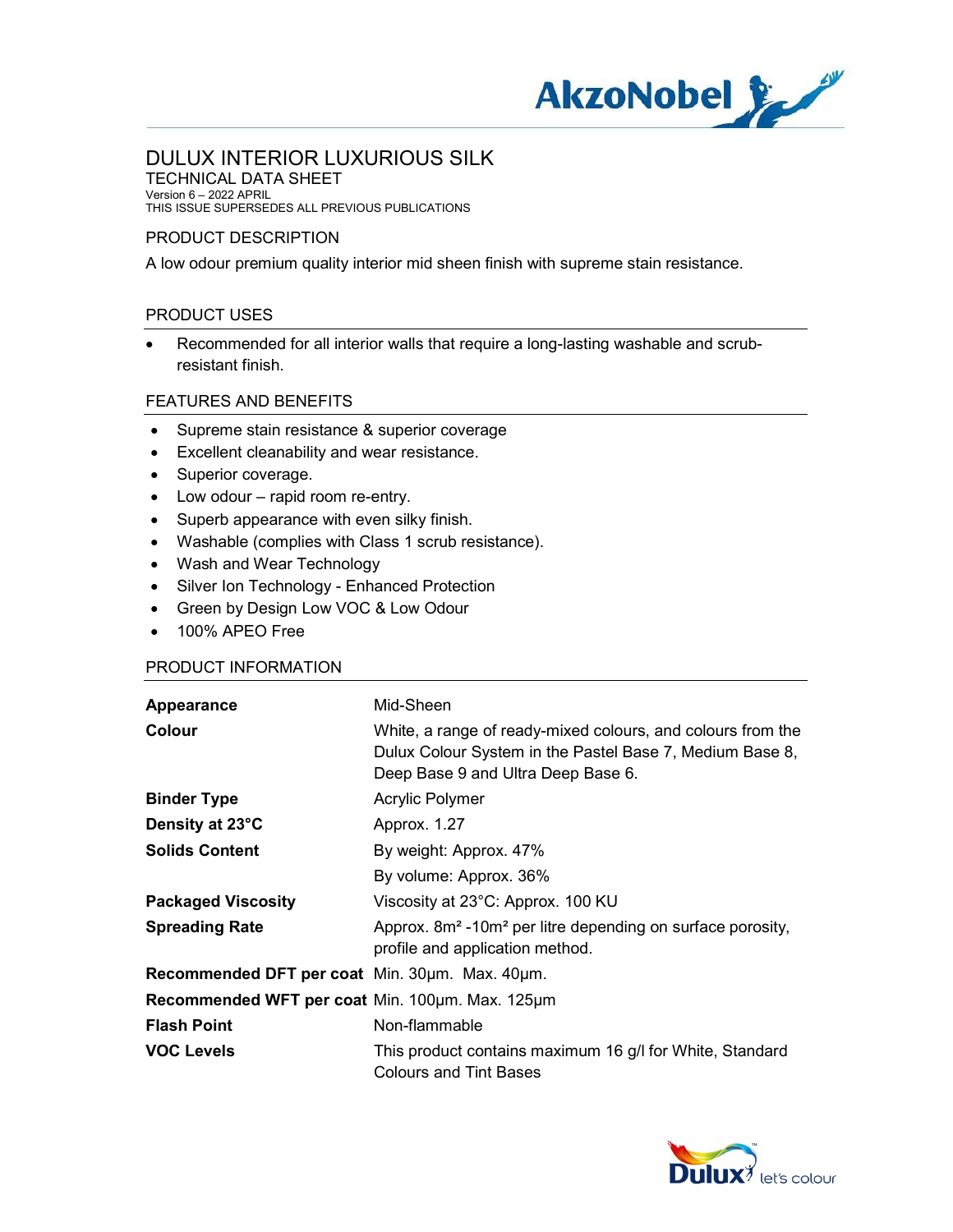

## APPLICATION INFORMATION

| Mixing                         | Stir until homogeneous with a flat paddle.                                                                                                                                                                                                                                                                                                                                                                 |
|--------------------------------|------------------------------------------------------------------------------------------------------------------------------------------------------------------------------------------------------------------------------------------------------------------------------------------------------------------------------------------------------------------------------------------------------------|
| Application Surface conditions | Surface Temperature between 10 - 35°C. Relative Humidity<br>between 10 - 85 % OR 2°C above dew point minimum.                                                                                                                                                                                                                                                                                              |
| Application methods            | Brush, roller or airless spray application.                                                                                                                                                                                                                                                                                                                                                                |
| Thinner                        | Thinning not recommended. Ready for use after thorough<br>stirring.                                                                                                                                                                                                                                                                                                                                        |
| <b>Drying Time</b>             | Touch dry 1 hour at 23°C.                                                                                                                                                                                                                                                                                                                                                                                  |
| <b>Recoating Time</b>          | 4 hours at 23°C (Drying times will be extended during cold,<br>wet or humid conditions).                                                                                                                                                                                                                                                                                                                   |
| Cleaning of equipment          | After use, remove as much product as possible, and then<br>clean immediately with water.                                                                                                                                                                                                                                                                                                                   |
| <b>Substrates</b>              | Suitable for cement plaster, gypsum plaster, concrete, fibre<br>cement, ceiling boards, composite boarding and wooden<br>surfaces provided that appropriate preparation is carried out.                                                                                                                                                                                                                    |
| Precautions                    | Do not apply during cold (below 10°C) or wet weather.<br>Do not apply directly to substrate without priming.<br>Not suitable for direct application to powdery or friable<br>surfaces whether previously painted or not.<br>Not suitable for use in kitchen and bathrooms.<br>Do not clean the surface within 7 days of applying.<br>Clean only with Dulux Pre-Paint Sugar Soap and non-<br>abrasive cloth |
| <b>Coats Required</b>          | Apply two to three finishing coats to new surfaces to achieve<br>a continuous closed film and solid colour.                                                                                                                                                                                                                                                                                                |

#### SURFACE PREPARATION

Plaster sand should comply with SABS 1090 requirements. Plaster mix must be applied at a minimum thickness of 10mm, curing to a hard and sound finish, free of soft and friable material. MPA strength must comply with SABS 0164-1 (10MPA=2, 6:1 and 5MPA=4:1). Ensure that surfaces are sound and free from dust, oil, grease, dirt, and debris. Surfaces must be thoroughly dry - no more than 12% moisture content.

#### NEW SURFACES

#### Cement Plaster (non-friable), Fibre Cement and Composite Boarding

- It is recommended that fresh plaster should be allowed one week drying for every 5mm thickness; and longer in cold or damp weather.
- Spot-prime metal strips and nail heads with appropriate metal primer.

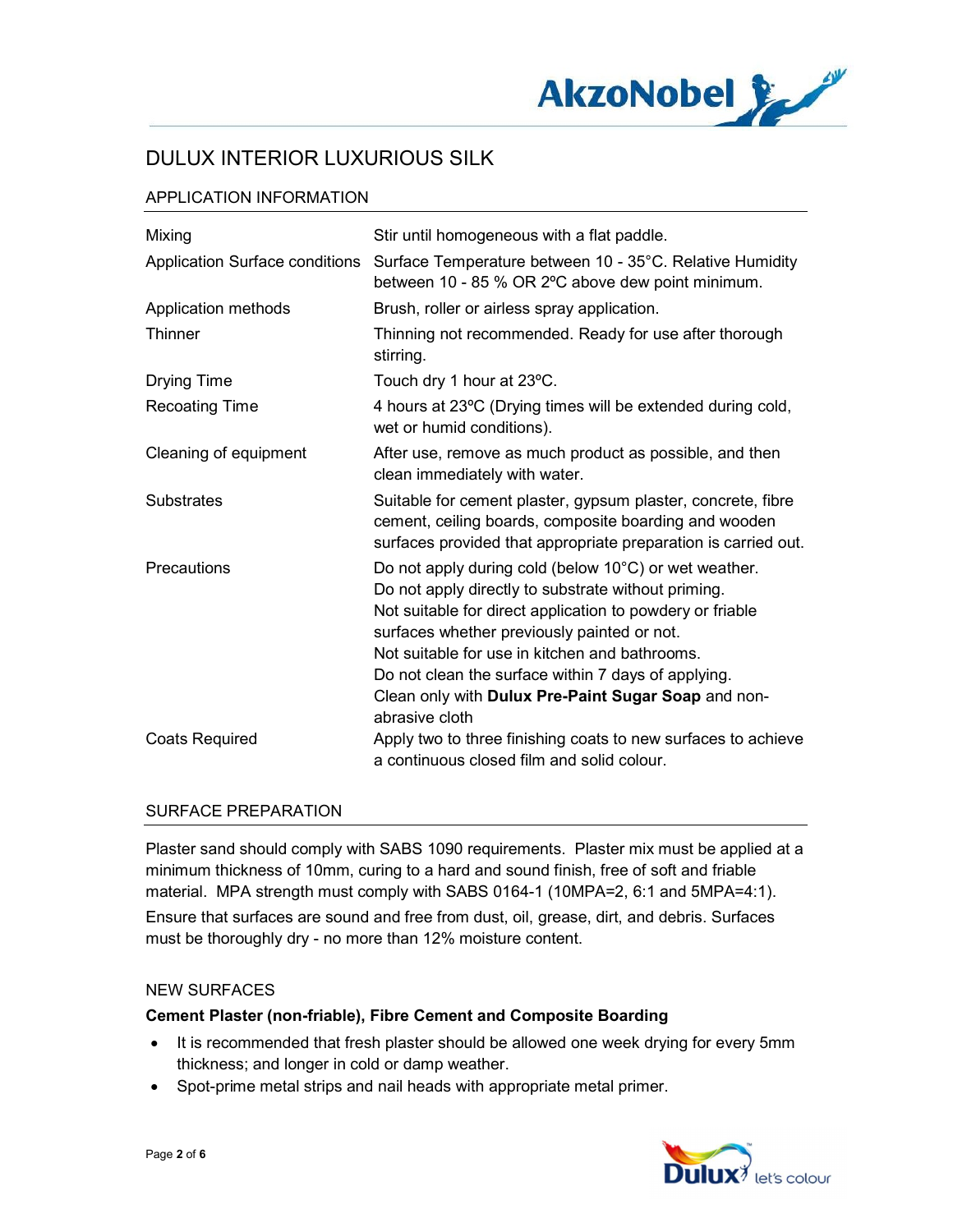

## SURFACE PREPARATION

#### NEW SURFACES

#### Cement Plaster (non-friable), Fibre Cement and Composite Boarding - Continue

- For best paint system performance prime with one full coat Dulux Plaster Primer or Dulux Trade Alkali Resistant Primer.
- Rough surfaces may be filled with Dulux Pre-Paint Smoothover or Dulux Trade Fillercoat to create a smooth base of even porosity.

### Gypsum Plaster - Interior

- Newly applied Gypsum Plaster can present variable surface finishes based on the application method, the quality and type of gypsum plaster used. This can present variability in the finish of the applied gypsum in terms of surface hardness, texture and porosity. This may require added attention during priming.
- Ensure the gypsum plaster is sound and non-friable, applied and cured as per the manufacturer's specifications
- After wiping down the gypsum plaster, no chalky powder should remain on the surface.
- If the gypsum is sound, apply a single coat Dulux Plaster Primer or Dulux Trade Alkali Resistant Primer.
- As gypsum plaster is a very porous surface, adsorption of the applied plaster primer may occur. To test for this, wipe a black cloth over the dried applied Dulux Plaster Primer or Dulux Trade Alkali Resistant Primer to test its integrity. If a white residue is found on the back of the cloth, apply 1 to 2 further coats of the respective **Dulux Plaster Primer** or Dulux Trade Alkali Resistant Primer applied, to achieve the correct binding and sealing properties.

## Concrete

- Remove any uncured cement, grease, and mould release agents by high-pressure water blast, or wash with a strong solution of **Dulux Pre-Paint Sugar Soap** /water solution. Rinse off thoroughly with clean water and allow drying.
- For best paint system performance prime with one full coat Dulux Plaster Primer or Dulux Trade Alkali Resistant Primer

## Wooden Surfaces

- Timber treated with borer- or fire retardant may cause slow drying (consult supplier).
- Treat knots in timber with Knotting Agent.
- Spot prime nail heads with Dulux Rustshield or Dulux Steel Primer.
- Special attention must be given to painting the end grain to avoid moisture penetration apply a second coat after 10 - 20 minutes.
- Prime with one coat Dulux Wood Primer. Two coats may be required for very absorbent wood. Alternatively, timber surfaces can be primed with Dulux Supergrip to support a water-based paint system.
- For best paint system performance follow Dulux Wood Primer with Dulux Universal Undercoat before applying the selected finishing coat.

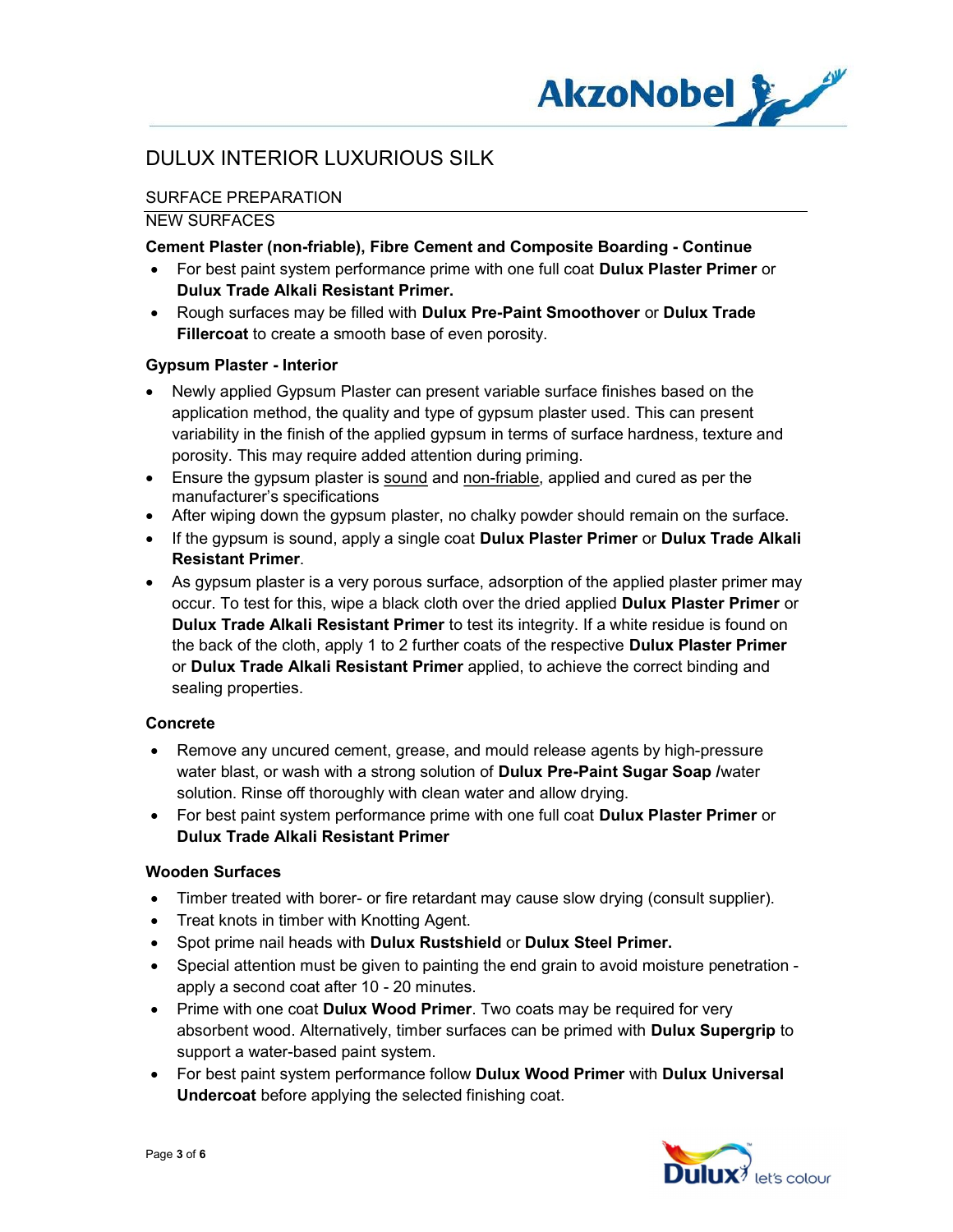

## SURFACE PREPARATION

### PREVIOUSLY PAINTED SURFACES

## Good Condition, not powdery

- Remove any loose and flaking paint back to a sound substrate and firm edges by scraping and sanding.
- Clean surfaces with Dulux Pre-Paint Sugar Soap /water solution to remove all surface contaminates and chalky residue, rinse with clean water to remove all traces of the Dulux Pre-Paint Sugar Soap treatment and allow drying out. For exterior application can high pressure water jet cleaning be used as an alternative to the Dulux Pre-Paint Sugar Soap treatment.
- Spot prime bare exposed substrates with appropriate primer.
- Enamel surfaces need to be sanded to a matt finish to aid adhesion before commencing with the Dulux Pre-Paint Sugar Soap /water solution treatment. Apply a coat of Dulux Universal Undercoat.

### Old Paint in Poor Condition

- Completely remove all loose and flaking paint.
- Remove oil, grease dirt or any other contaminants with **Dulux Pre-Paint Sugar** Soap/water solution and allow drying.
- Friable surfaces must be removed and repaired.
- Chalked surfaces must be thoroughly brushed or prepared with high pressure water cleaning. NOTE: While this product can be used for sealing exterior chalked or slightly friable surfaces, it will not penetrate thick layers of powdery material. Dulux Bonding Liquid which is un-pigmented, is preferred.
- Mould instructions. To kill lichen and algae growth, scrub with one of the following solutions: either 4:1 water/chlorine, or 4:1 water/sodium hypochlorite. Ensure that the areas are completely saturated and allow the solution to react for a minimum of 4 hours. Rinse the complete wall surface thoroughly with clean water and allow drying.
- Prime all exposed areas with appropriate primer as for new surfaces.

#### FILLING

Fill all imperfections with the appropriate **Dulux Pre-Paint Filler** and spot prime filled areas with Dulux Plaster Primer or Dulux Trade Alkali Resistant Primer once the crack filler has dried properly. Failure to do this will result in uneven sheen levels between the repaired and normal areas.

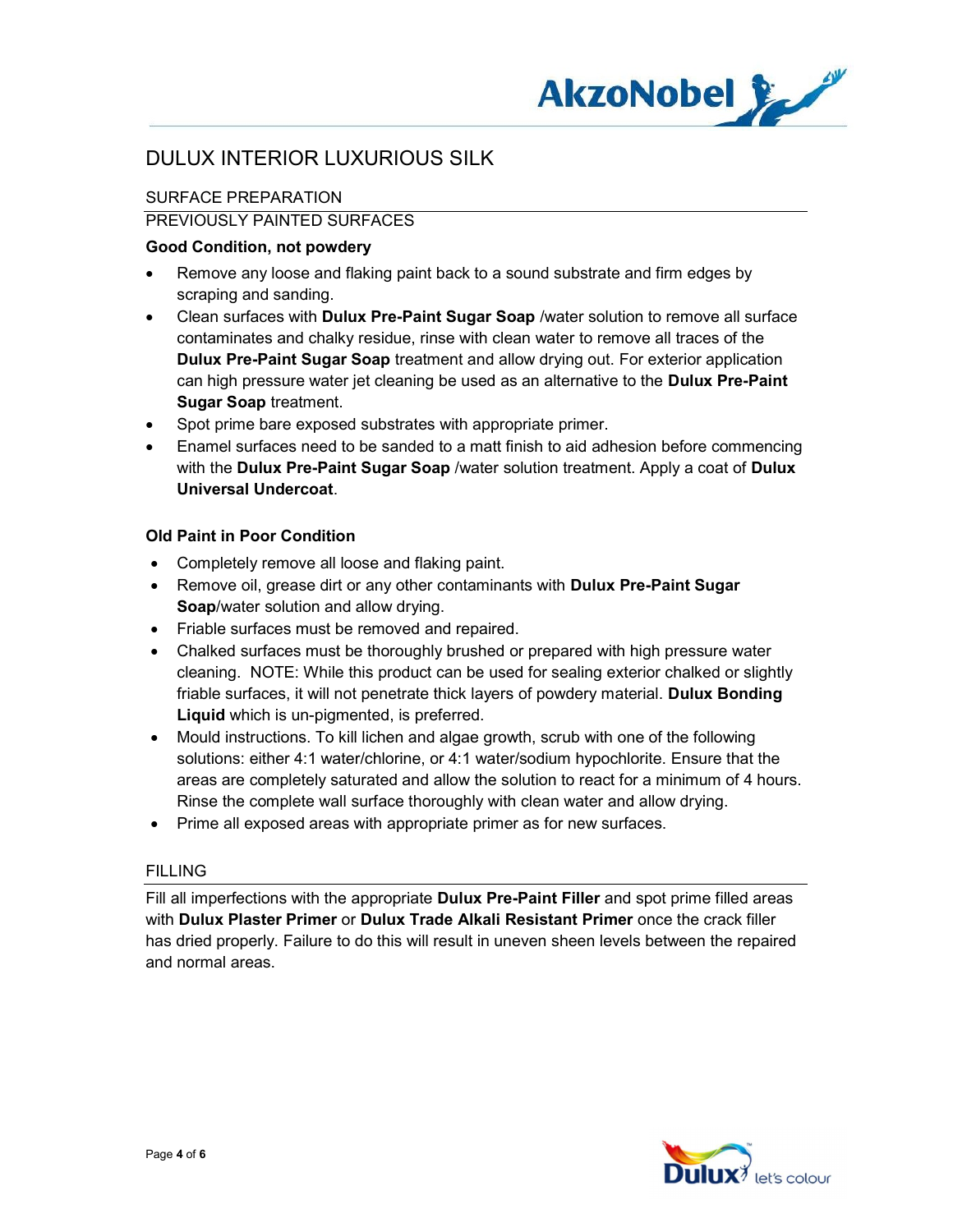

## HEALTH AND SAFETY INFORMATION

This product contains no added lead. Avoid contact with skin or eyes. Keep out of reach of children. If accidently swallowed, seek medical advice immediately and show this container to the doctor. Dry sanding, flame cutting and/or welding of the dry paint film will give rise to dust and/or hazardous fumes. Wet sanding should be used wherever possible.

If exposure cannot be avoided by the provision of local exhaust ventilation, suitable respiratory protective equipment should be used. Do not empty into drains or watercourses.

Ensure good ventilation during application and drying. It is recommended to use suitable protective clothing and equipment. To avoid the risk of spillage, always store and transport containers in a secure upright position. Refer to Material Safety Data Sheet for complete information.

| Packaging                 | 1lt, 5Lt and 20Lt (White only)<br>Tint Bases - Pastel Base 7, Medium Base 8, Deep Base 9<br>and Ultra Deep Base 6: 1Lt, 5Lt, 20Lt                                                                                                                                                                                                                             |
|---------------------------|---------------------------------------------------------------------------------------------------------------------------------------------------------------------------------------------------------------------------------------------------------------------------------------------------------------------------------------------------------------|
| <b>Storage Conditions</b> | Store under cool dry conditions away from direct sunlight,<br>heat and extreme cold.                                                                                                                                                                                                                                                                          |
| <b>Disclaimers</b>        | Colour swatch references are as accurate as modern<br>printing will allow. Please refer to the in-store stripe cards for<br>an accurate representation of the colour.<br>Among others, the following factors may affect final colour<br>appearance: product sheen and texture, colour and light<br>reflections, application, surface texture and preparation. |
|                           | For best colour and sheen consistency, it is advisable to use<br>containers of the same batch number, or to mix different<br>batches together in a large container, or to finish in a corner<br>before starting a new container.                                                                                                                              |
| <b>Tinting Protocol</b>   | The tint base containers are only filled to levels which are<br>specific for each tint base to allow the calculated volume of<br>colourants to be added in order to achieve the volume<br>indicated on the container after tinting. Tint bases and<br>colourants are unfinished products which should not be<br>used on their own.                            |
|                           | Only once the prescribed colourant is added to the specific<br>tint base will the finished product comply with the technical<br>features and related information as set out in this Technical<br>Data Sheet.                                                                                                                                                  |

#### ADDITIONAL INFORMATION